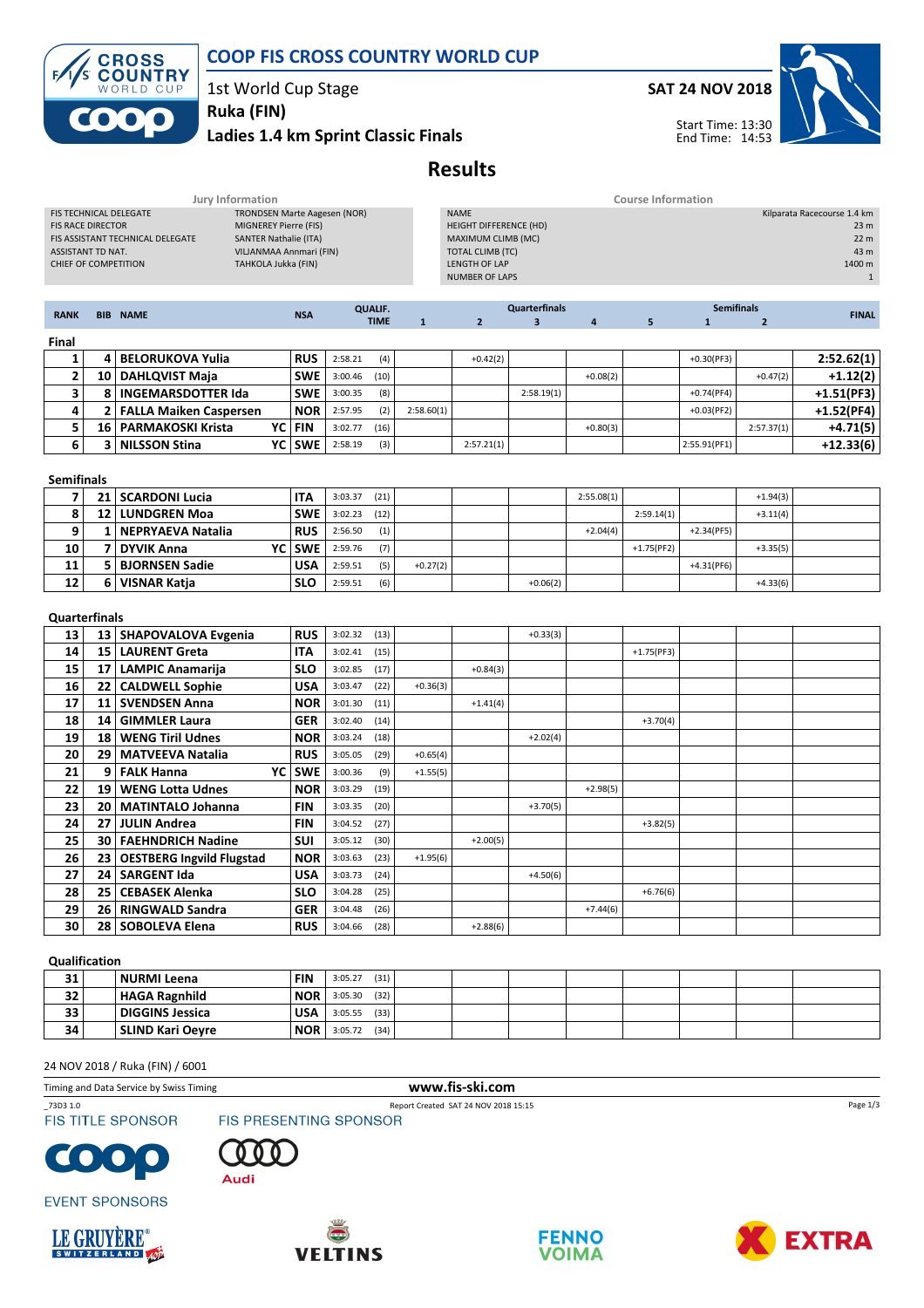



1st World Cup Stage

Ladies 1.4 km Sprint Classic Finals Ruka (FIN)



# Results

| <b>RANK</b>         | <b>BIB NAME</b>                         | <b>NSA</b>               | <b>QUALIF.</b><br><b>TIME</b>      | 1 | 2 <sup>1</sup> | <b>Quarterfinals</b><br>3 <sup>1</sup> | $\overline{a}$ | <b>Semifinals</b><br>5 <sup>5</sup><br>1<br>$\overline{2}$ |  | <b>FINAL</b> |  |
|---------------------|-----------------------------------------|--------------------------|------------------------------------|---|----------------|----------------------------------------|----------------|------------------------------------------------------------|--|--------------|--|
|                     |                                         |                          |                                    |   |                |                                        |                |                                                            |  |              |  |
| Qualification<br>35 | <b>VAN DER GRAAFF Laurien</b>           | <b>SUI</b>               |                                    |   |                |                                        |                |                                                            |  |              |  |
| 36                  | <b>LYLYNPERA Katri</b>                  | <b>FIN</b>               | 3:06.47<br>(35)<br>3:06.79<br>(36) |   |                |                                        |                |                                                            |  |              |  |
| 37                  | <b>WINKLER Anne</b>                     | <b>GER</b>               | 3:06.86                            |   |                |                                        |                |                                                            |  |              |  |
|                     |                                         |                          | (37)<br>3:07.24<br>(38)            |   |                |                                        |                |                                                            |  |              |  |
| 38<br>39            | <b>BRENNAN Rosie</b><br><b>FINK Pia</b> | <b>USA</b><br><b>GER</b> | 3:07.40                            |   |                |                                        |                |                                                            |  |              |  |
| 40                  | <b>NEKRASOVA Polina</b>                 | <b>RUS</b>               | (39)<br>3:07.61<br>(40)            |   |                |                                        |                |                                                            |  |              |  |
| 41                  | <b>MONONEN Laura</b>                    | <b>FIN</b>               | 3:08.25<br>(41)                    |   |                |                                        |                |                                                            |  |              |  |
| 42                  | <b>WENG Heidi</b>                       | <b>NOR</b>               | 3:09.06<br>(42)                    |   |                |                                        |                |                                                            |  |              |  |
| 43                  | <b>SERONOSOVA Polina</b>                | <b>BLR</b>               | 3:09.76<br>(43)                    |   |                |                                        |                |                                                            |  |              |  |
| 44                  | <b>PAJUNOJA Maaret</b>                  | <b>FIN</b>               | 3:09.78<br>(44)                    |   |                |                                        |                |                                                            |  |              |  |
| 45                  | <b>STADLOBER Teresa</b>                 | <b>AUT</b>               | 3:09.96<br>(45)                    |   |                |                                        |                |                                                            |  |              |  |
| 46                  | <b>PHINNEY Kelsey</b>                   | <b>USA</b>               | 3:09.99<br>(46)                    |   |                |                                        |                |                                                            |  |              |  |
| 47                  | <b>CARL Victoria</b>                    | <b>GER</b>               | 3:10.80<br>(47)                    |   |                |                                        |                |                                                            |  |              |  |
| 48                  | <b>NISSINEN Vilma</b>                   | <b>FIN</b>               | 3:10.95<br>(48)                    |   |                |                                        |                |                                                            |  |              |  |
| 49                  | <b>FRAEBEL Antonia</b>                  | <b>GER</b>               | 3:11.15<br>(49)                    |   |                |                                        |                |                                                            |  |              |  |
| 50                  | <b>VARJUS Hanna</b>                     | <b>FIN</b>               | 3:11.62<br>(50)                    |   |                |                                        |                |                                                            |  |              |  |
| 51                  | <b>RAZYMOVA Katerina</b>                | <b>CZE</b>               | 3:12.96<br>(51)                    |   |                |                                        |                |                                                            |  |              |  |
| 52                  | <b>NOVAKOVA Petra</b>                   | <b>CZE</b>               | 3:13.32<br>(52)                    |   |                |                                        |                |                                                            |  |              |  |
| 53                  | <b>PROCHAZKOVA Alena</b>                | <b>SVK</b>               | 3:13.37<br>(53)                    |   |                |                                        |                |                                                            |  |              |  |
| 54                  | <b>KYLLOENEN Anne</b>                   | <b>FIN</b>               | 3:13.52<br>(54)                    |   |                |                                        |                |                                                            |  |              |  |
| 55                  | LI Xin                                  | <b>CHN</b>               | 3:13.68<br>(55)                    |   |                |                                        |                |                                                            |  |              |  |
| 56                  | <b>PULLES Mariel Merlii</b>             | <b>EST</b>               | 3:14.22<br>(56)                    |   |                |                                        |                |                                                            |  |              |  |
| 57                  | <b>KIRILLOVA Anastasia</b>              | <b>BLR</b>               | 3:14.37<br>(57)                    |   |                |                                        |                |                                                            |  |              |  |
| 58                  | <b>MILLER Kaitlynn</b>                  | <b>USA</b>               | 3:14.56<br>(58)                    |   |                |                                        |                |                                                            |  |              |  |
| 59                  | <b>UKKOLA Johanna</b>                   | <b>FIN</b>               | 3:14.63<br>(59)                    |   |                |                                        |                |                                                            |  |              |  |
| 60                  | <b>SHEVCHENKO Anna</b>                  | <b>KAZ</b>               | 3:15.10<br>(60)                    |   |                |                                        |                |                                                            |  |              |  |
| 61                  | <b>KAMINSKAYA Valentyna</b>             | <b>UKR</b>               | 3:15.22<br>(61)                    |   |                |                                        |                |                                                            |  |              |  |
| 62                  | <b>CHI Chunxue</b>                      | <b>CHN</b>               | 3:16.46<br>(62)                    |   |                |                                        |                |                                                            |  |              |  |
| 63                  | <b>HOKKANEN Heini</b>                   | <b>FIN</b>               | 3:18.03<br>(63)                    |   |                |                                        |                |                                                            |  |              |  |
| 64                  | <b>BOOK Josefiina</b>                   | <b>FIN</b>               | 3:20.70<br>(64)                    |   |                |                                        |                |                                                            |  |              |  |
| 65                  | <b>MUTAGAROVA Elmira</b>                | <b>KAZ</b>               | 3:22.52<br>(65)                    |   |                |                                        |                |                                                            |  |              |  |
| 66                  | <b>EIDUKA Patricija</b>                 | LAT                      | 3:22.58<br>(66)                    |   |                |                                        |                |                                                            |  |              |  |
| 67                  | <b>BYKOVA Irina</b>                     | <b>KAZ</b>               | 3:23.27<br>(67)                    |   |                |                                        |                |                                                            |  |              |  |
| 68                  | <b>HAGER Julia</b>                      | <b>FIN</b>               | (68)<br>3:24.04                    |   |                |                                        |                |                                                            |  |              |  |
| 69                  | <b>KROL Yuliia</b>                      | <b>UKR</b>               | 3:25.66<br>(69)                    |   |                |                                        |                |                                                            |  |              |  |
| 70                  | <b>LETOCHA Urszula</b>                  | <b>POL</b>               | 3:25.86<br>(70)                    |   |                |                                        |                |                                                            |  |              |  |
| 71                  | <b>TORVINEN Petra</b>                   | <b>FIN</b>               | 3:28.97<br>(71)                    |   |                |                                        |                |                                                            |  |              |  |
| 72                  | <b>SHALYGINA Kseniya</b>                | <b>KAZ</b>               | 3:32.45<br>(72)                    |   |                |                                        |                |                                                            |  |              |  |
| 73                  | <b>ALESHINA Tatiana</b>                 | <b>RUS</b>               | 3:32.46<br>(73)                    |   |                |                                        |                |                                                            |  |              |  |
|                     |                                         |                          |                                    |   |                |                                        |                |                                                            |  |              |  |
|                     | <b>Did Not Start - Qualification</b>    |                          |                                    |   |                |                                        |                |                                                            |  |              |  |

HENNIG Katharina **GER** 

24 NOV 2018 / Ruka (FIN) / 6001

Timing and Data Service by Swiss Timing **www.fis-ski.com** 

\_73D3 1.0 Report Created SAT 24 NOV 2018 15:15 **FIS TITLE SPONSOR** 















Page 2/3